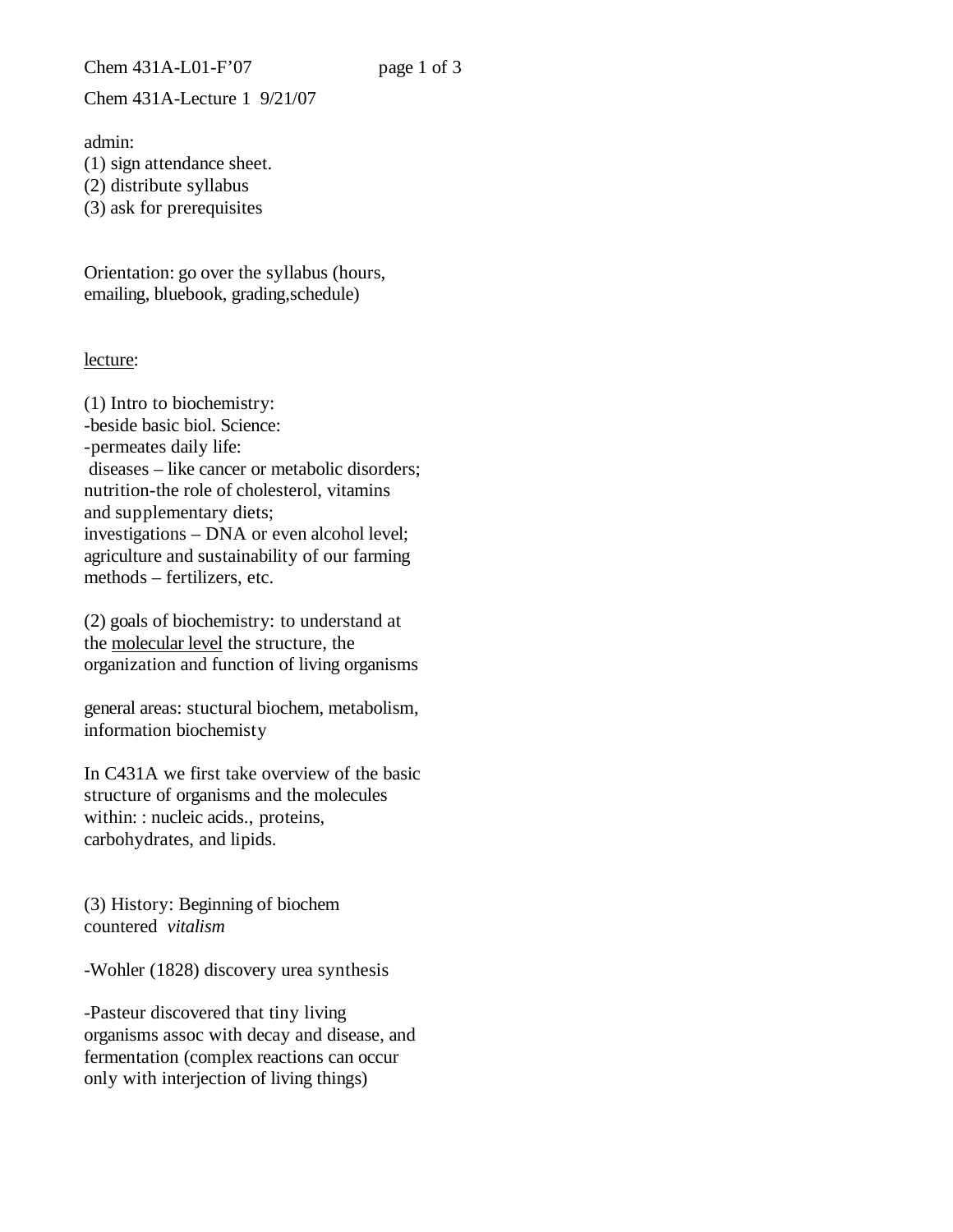Chem 431A-L01-F'07 page 2 of 3

-Buchner bros 1897 demo that fermentation from cell extracts dead cells was possible (living processes are possible in nonliving systems *in vitro* not in vivo)

-Embden and Meyerhof describe *glycolysis* pathway steps

Sumner crystallized urease enzyme.biocatalysts not so complex that it doesn't behave like other molecs.

Svedberg ultracentrifuge - powerful prep/analytical tool

Krebs elucidation of citric acid cycle

(4) living organisms remarkable attributes: \*high chem complexity & organzn \*system utilizing E from envirnmt \* self-replic'n and self assembly \* sense and respond to environ \*parts are defined functionally \* History of evolutionary change.

A. Composition of elements:  $C, H, O, N(+PS)$ , + trace elements like P, Na, K, Cl.

Why C? these form strong covalent bonds.  $C$  = versatile, for skeletons of complex molecules. 4 bonds per C.  $H = 1$  bond per atom. O= available, strong oxidant; H-bonds with positive H.  $N =$  eneg atom. S P

B. Cell foundation: all cells are very similar: plasma membrane, cytoplasm, cytosol, metabolites, coenzymes, ribosomes, nucleus or nucleoid, genome; eukaryotes and prokaryotes. Universal biomolecules.